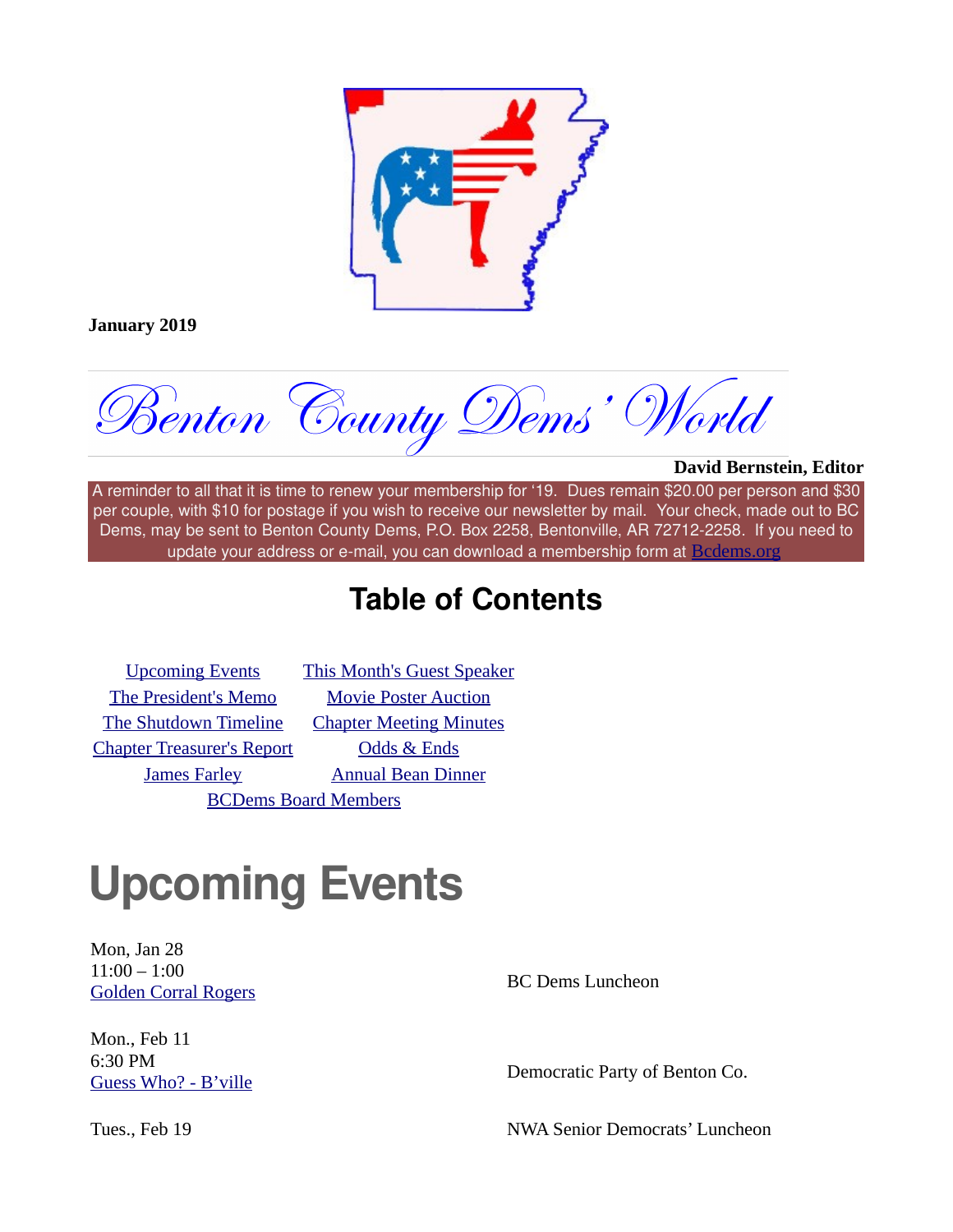1:30 PM [Western Sizzlin'](https://bcdems.us3.list-manage.com/track/click?u=164e810601a013c180cabf0d7&id=e37d7b06b7&e=f0862fc951)

Mon., Feb 25  $11:00 - 1:00$  [Golden Corral Rogers](https://bcdems.us3.list-manage.com/track/click?u=164e810601a013c180cabf0d7&id=2081c1f81a&e=f0862fc951)

BC Dems' Luncheon

### **This Month's Guest Speaker**

Dr. Stephen Smith will be the guest speaker at the January BC Dems meeting on **"Fake News, Fox News, and A Big Fat Liar"**.

Dr. Smith is an Independent Scholar with Oxbridge Research Associates and **Emeritus Professor of Communication at the University of Arkansas**, where he joined the faculty in 1983. He received his Ph.D. in Communication at Northwestern University and completed special studies in First Amendment issues at Harvard Law School. Dr. Smith has been a Visiting Fellow and Faculty at a number of academic institutions in the U.S. and the U.K. He has served as a member of the **Arkansas House of Representatives, Vice**



**President of the Arkansas Constitutional Convention, Chief of Staff to the Attorney General, and Executive Assistant to Governor Bill Clinton.** He has taught graduate and undergraduate courses in Communication, Freedom of Speech, Freedom of Religion, and Rhetoric and has received numerous teaching awards and was named a Chancellor's Lecturer in 1993. Dr. Smith also received the **Fulbright Research Prize in Communication Studies and the Fulbright College Master Research Award**.

Smith has contributed more than 60 book chapters and scholarly articles in journals and he has written several books including *Myth, Media and the Southern Mind; Clinton on Stump, State, and Stage: The Rhetorical Road to the White House; Communication Shock; and Freedom of Religion: Foundational Documents and Historical Arguments.*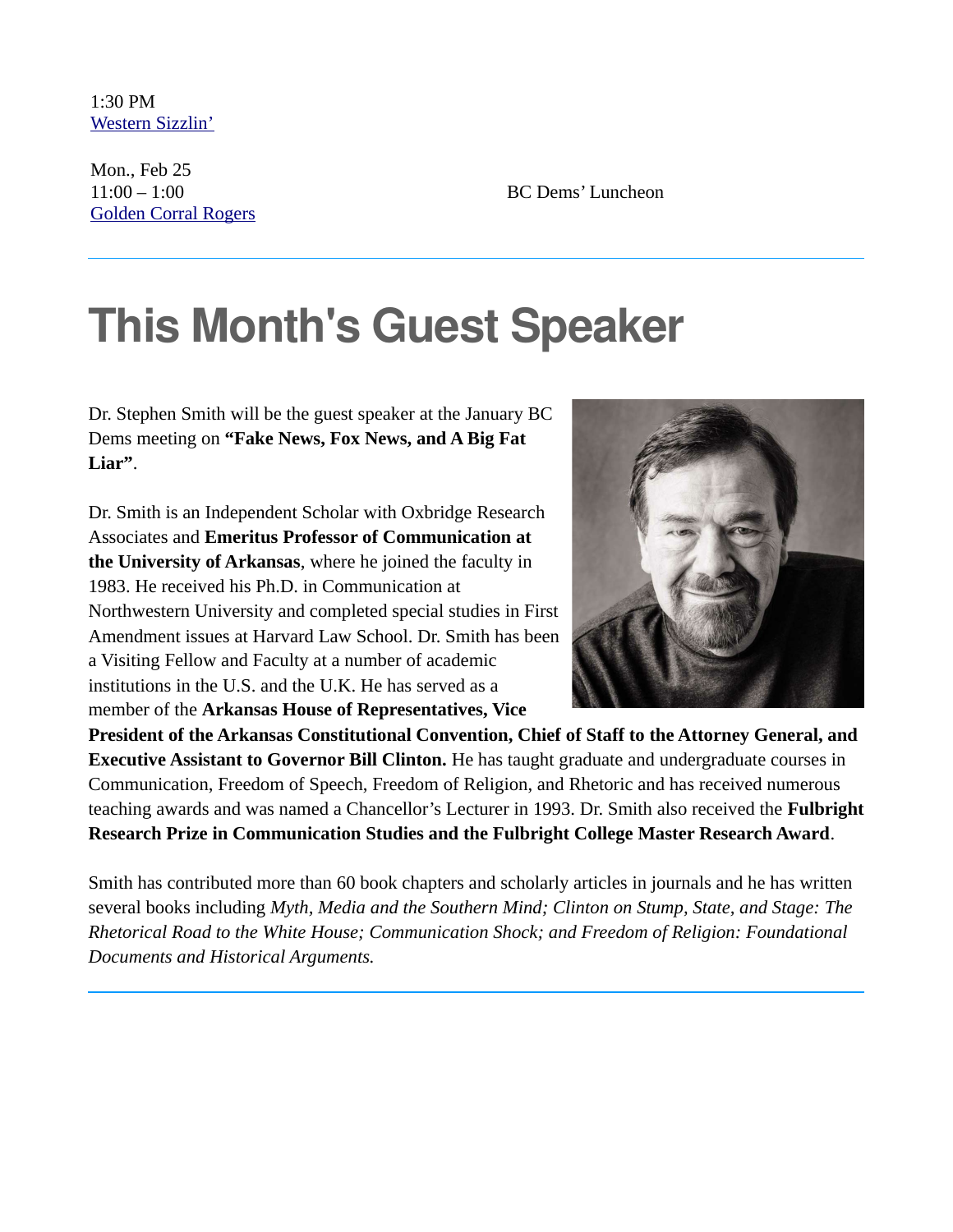## **The President's Memo**

Happy 2019 to all our faithful members of BC Dems!

I resolved at the start of the year that this, my first message to you as President, would be positive. I am not; therefore, going to address the tragedy and travesty that is our current partial government shutdown.

Although our wonderfully qualified and articulate candidates did not prevail here in our mid-term election in Benton County, these young, passionate Democrats are now eager to stay involved and to advocate for our ideals. We will see them often as they prepare for 2020.

However, we can take heart from the wonderful tide that swept our party back into the majority in the U.S. House of Representatives. Here, too, we see young, passionate, Democratic members who are eager to enact reforms. Nothing could illustrate the stark difference between them and the new Republican class more than the following photo and its emoji:



There are 67 new Democrats and 44 new Republicans. The Dems reflect the reality of the changing American populace. They are the most racially diverse and most female group ever elected. ! A record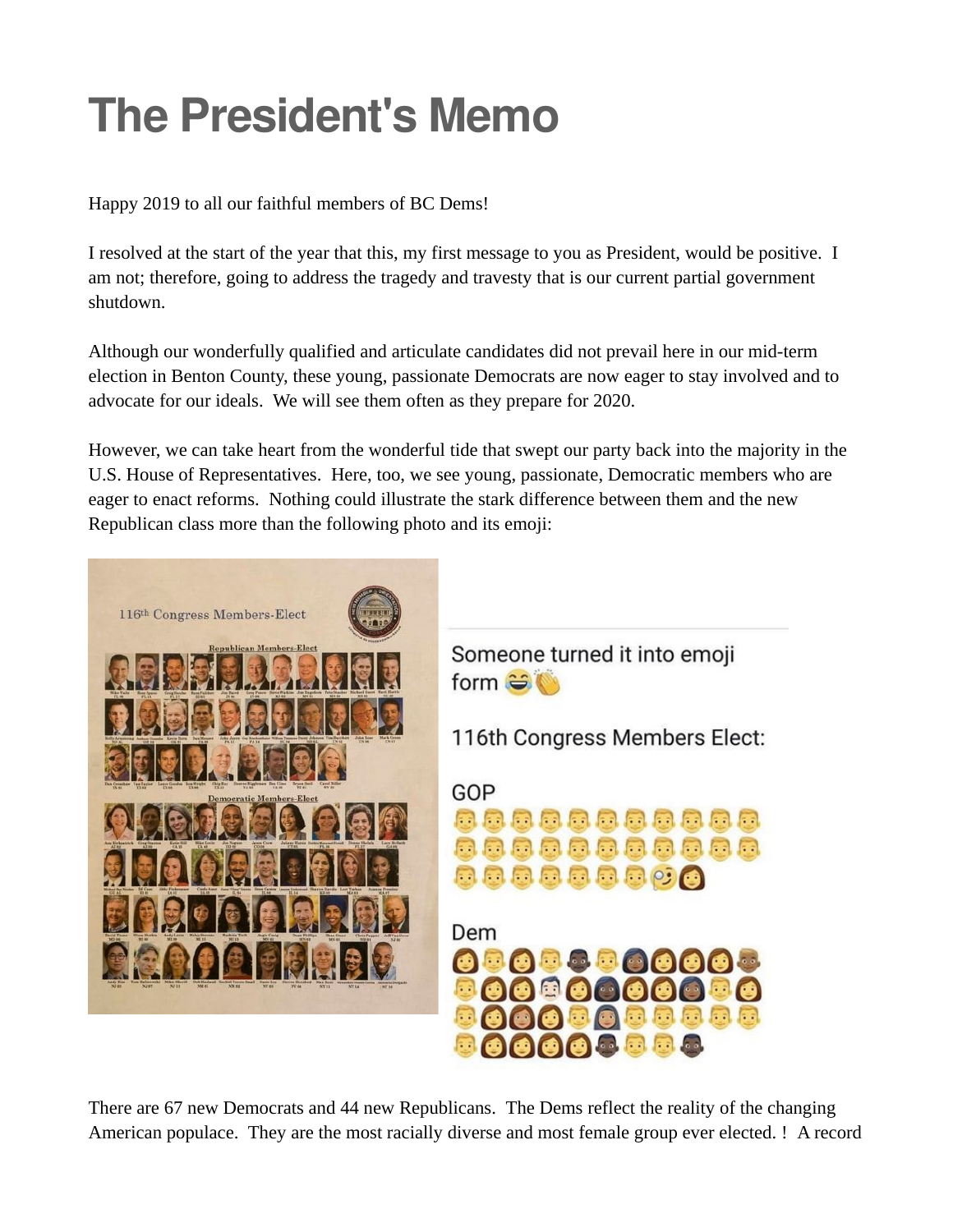102 women will be in the U.S. House.

Actually, women won 60% of the seats that were flipped. 38% of Democrats are white men while 90% of the Republicans are. Many of our 24 people of color represent mostly white districts!

Among the new group: the youngest woman ever elected to Congress, the first two Native American women, the two first Muslim-American congresswomen, one of whom was the first Palestinian-American woman and another the first Somali-American. Iowa (my home state) elected two women to the House, their first, and also a record number to Iowa's House.

Democrats won 77% of Senate races, although they needed to win 83% to take control. The Senate will have the highest number of women ever – 25. Several Senators elected were the first women to represent their states – Tennessee and Arizona (2). Massachusetts elected its first black woman. Two women will now represent six states. Fifty-six women have ever served in the U.S. Senate, 34 Democrats and 18 Republicans. Seven were elected this year, meaning that there are now 25, a record 25%.

There was a net gain of seven governorships for Democrats. Nine women became governors of their states – firsts in Rhode Island, Maine, South Dakota, Oregon, and the territory of Guam, and (Republicans) in Iowa and Alabama. This is three more than last year and matches a record set twice previously. In our nation's history 44 women have been governors.

In CNN exit polls, almost 80% of voters said it was very or somewhat important to see more women elected. That was a higher priority for women than for men, but not by much, CNN said.

Eunice Van Tuyl. BC Dems President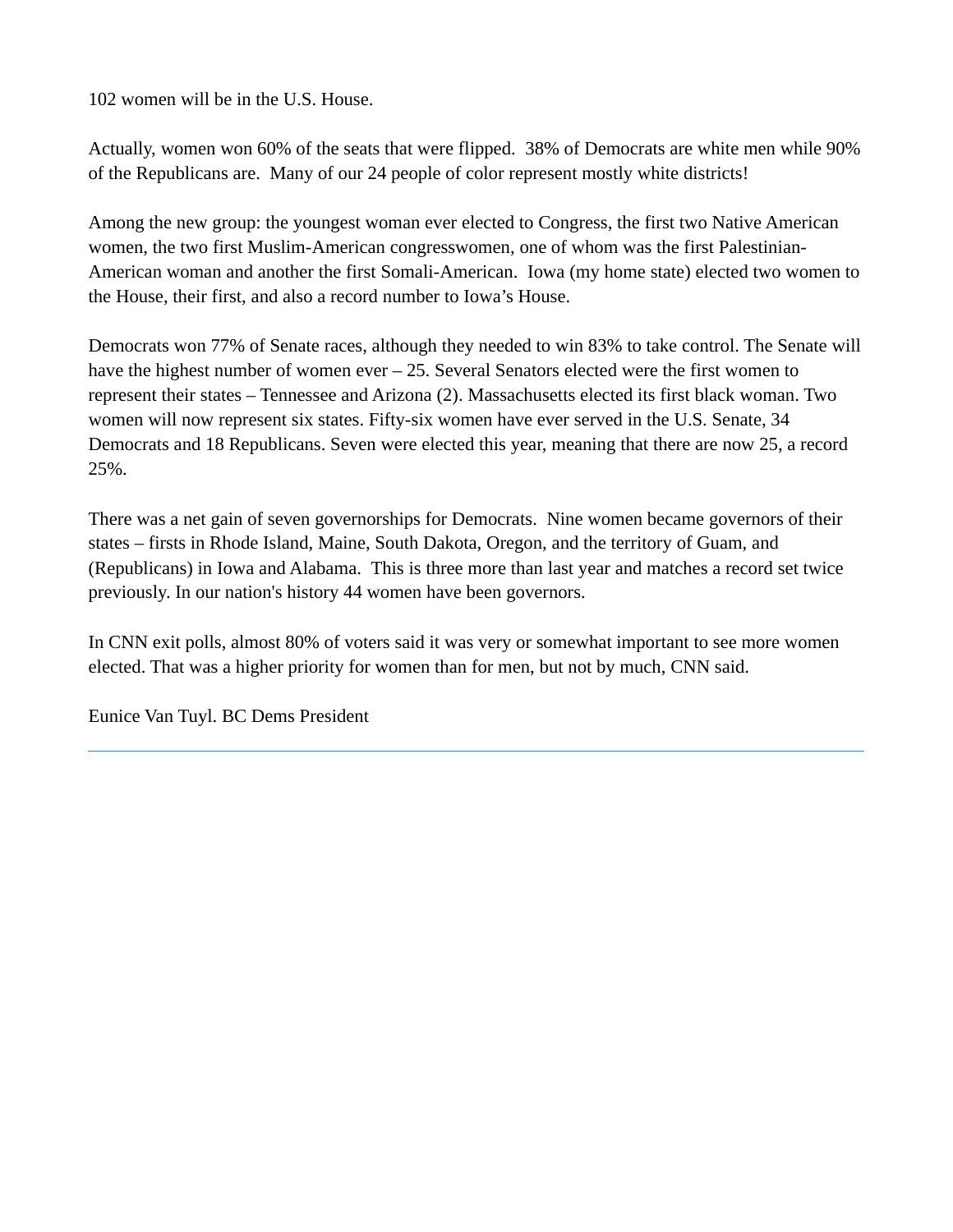

| 116th Congress Member Demographics - U.S. House |           |     |                    |     |       |     |
|-------------------------------------------------|-----------|-----|--------------------|-----|-------|-----|
| Category                                        | Democrats |     | <b>Republicans</b> |     | Total |     |
| Party                                           | 235       | 54% | 200                | 46% | 435   |     |
| <b>Newly Elected Member</b>                     | 62        | 26% | 31                 | 16% | 93    | 21% |
| Took Office Since 2014                          | 101       | 43% | 88                 | 44% | 189   | 43% |
| Split-Ticket District                           | 31        | 13% | 3                  | 2%  | 34    | 8%  |
| Women                                           | 89        | 38% | 13                 | 7%  | 102   | 23% |
| <b>Black</b>                                    | 51        | 22% | 1                  | 1%  | 52    | 12% |
| Hispanic or Latino                              | 33        | 14% | 6                  | 3%  | 39    | 9%  |
| Asian or Pacific Islander                       | 14        | 6%  | 0                  | 0%  | 14    | 3%  |
| Native American                                 | 2         | 1%  | 2                  | 1%  | 4     | 1%  |
| White (Non-Hispanic)                            | 136       | 58% | 190                | 95% | 326   | 75% |
| <b>LGBTQ</b>                                    | 8         | 3%  | 0                  | 0%  | 8     | 2%  |
| Women/Minorities/LGBTQ                          | 150       | 64% | 22                 | 11% | 172   | 40% |
| <b>Median Age</b>                               | 59        |     | 57                 |     | 58    |     |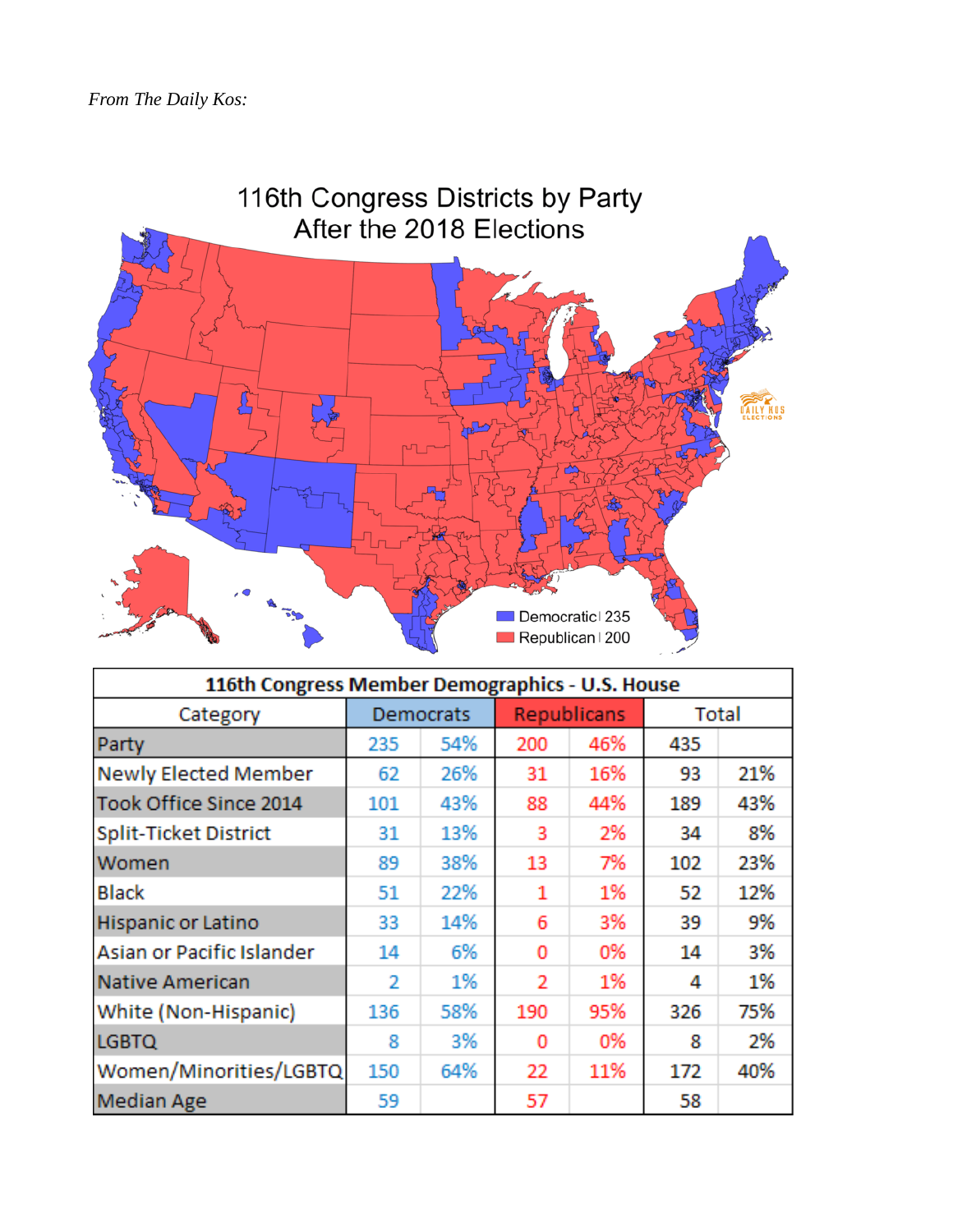| 116th Congress Member Demographics - U.S. Senate |                |     |                    |     |       |     |
|--------------------------------------------------|----------------|-----|--------------------|-----|-------|-----|
| Category                                         | Democrats      |     | <b>Republicans</b> |     | Total |     |
| Party                                            | 47             | 47% | 53                 | 53% | 100   |     |
| <b>New Member</b>                                | 2              | 4%  | 6                  | 11% | 8     | 8%  |
| Took Office Since 2014                           | 10             | 21% | 21                 | 40% | 31    | 31% |
| Split-Ticket State                               | 9              | 19% | 2                  | 4%  | 11    | 11% |
| Women                                            | 17             | 36% | 7                  | 13% | 24    | 24% |
| <b>Black</b>                                     | 2              | 4%  | 1                  | 2%  | 3     | 3%  |
| Hispanic or Latino                               | 2              | 4%  | 2                  | 4%  | 4     | 4%  |
| Asian or Pacific Islander                        | 3              | 6%  | 0                  | 0%  | 3     | 3%  |
| White (Non-Hispanic)                             | 41             | 87% | 50                 | 94% | 91    | 91% |
| <b>LGBTQ</b>                                     | $\overline{2}$ | 4%  | 0                  | 0%  | 2     | 2%  |
| Women/Minorities/LGBTQ                           | 21             | 45% | 10                 | 19% | 31    | 31% |
| <b>Median Age</b>                                | 62             |     | 64                 |     | 64    |     |

*The new House will have more than 100 women for the first time in history, but at 23 percent, women are still far from parity with men. However, 2018 marked a massive divergence by party when it comes to women representatives: A full 38 percent of House Democrats are women, but only a paltry 7 percent of House Republicans are. That's a record high for Democrats and a historic low for Republicans.*

*People of color also make up a record 25 percent of the House, but those numbers again wildly diverge by party. Among Democrats, 42 percent of House members are people of color, but only 5 percent of House Republicans are.*

*In total, heterosexual non-Hispanic white men still make up 60 percent of the House, but those numbers also diverge by party: They're just 36 percent of House Democrats but a staggering 89 percent of House Republicans.*

*Women make up 24 percent of the total chamber but only 36 percent of Democrats and 13 percent of Republicans. The Senate is dramatically whiter than the House: People of color are only 9 percent of the chamber, including just 13 percent of Democrats and 6 percent of Republicans. Heterosexual non-Hispanic white men comprise 70 percent of the Senate, but just like the House, those numbers are significantly different by party: They make up 55 percent of Democratic senators and 81 percent of Republican senators.*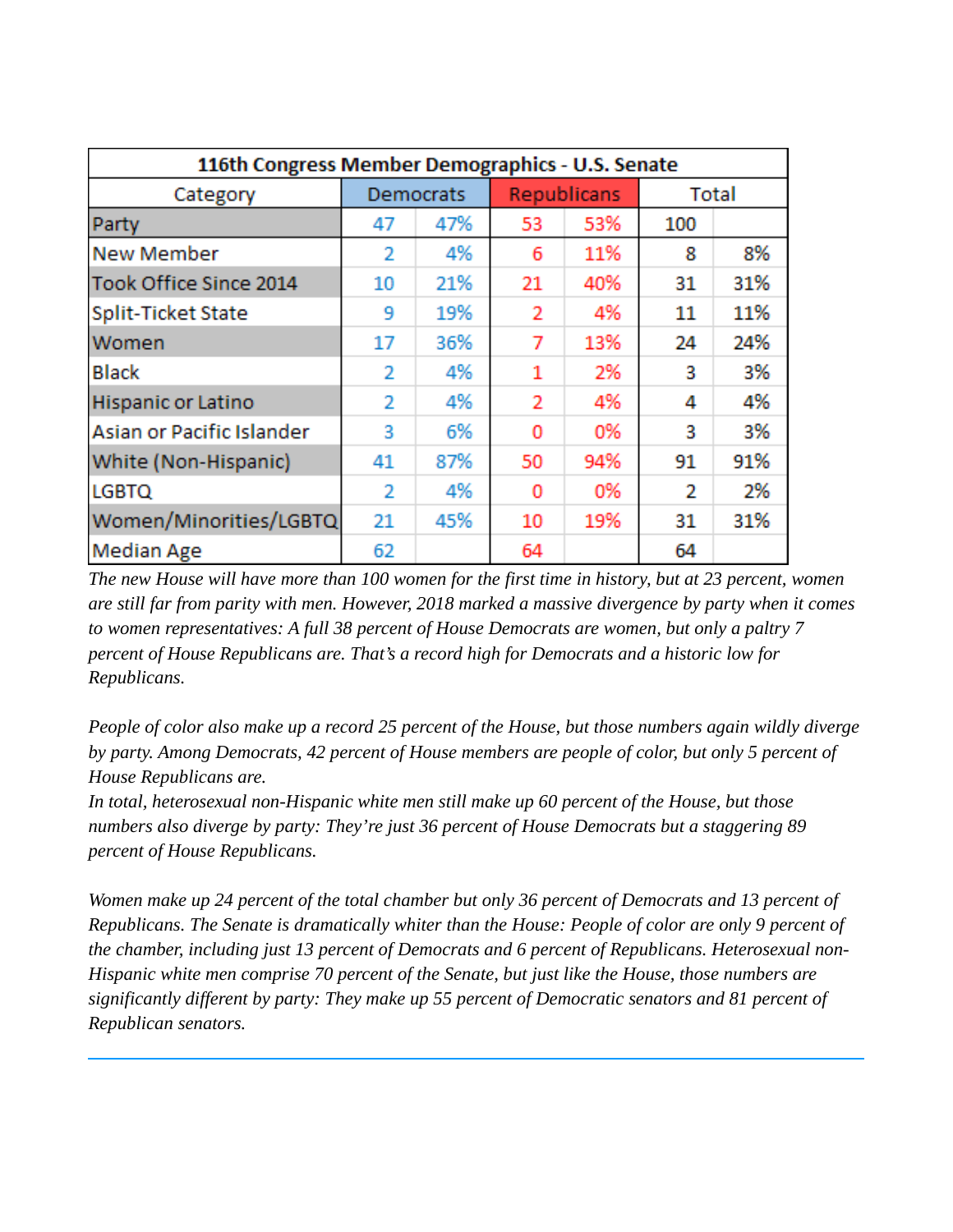# **MLK Day Perspectives**

- Ninety percent (90%) of Americans have a favorable opinion of Dr. Martin Luther King Jr. A ScottRasmussen.com national survey found that just 5% hold an unfavorable view and 6% have no opinion.
- Sixty-three percent (63%) of African Americans consider it one of our most important holidays along with 49% of Hispanics. Only 19% of white Americans share that view.

Source: Rasmussen, PJ (2019, Jan 15). *Crosstabs Jan 14-15. (*<https://scottrasmussen.com/crosstabs-jan-14-15-3/>)



### **Win a Piece of Film History**

Bill Beck is generously donating a movie 1 sheet (also called a movie poster) for auction at our January meeting. It is for the **1993 movie "The Firm" by John Grisham**, who also wrote the novel on which the movie was based. **This framed poster, which is among a very limited number, is autographed by Grisham** and would make a fabulous gift for any Grisham fan. Just the poster is listed on Amazon for \$75, and a single framed, autographed one is listed for \$275.

The bidding will start at \$100 and the proceeds will go to the BC Dems.

Bid High. Bid Often!

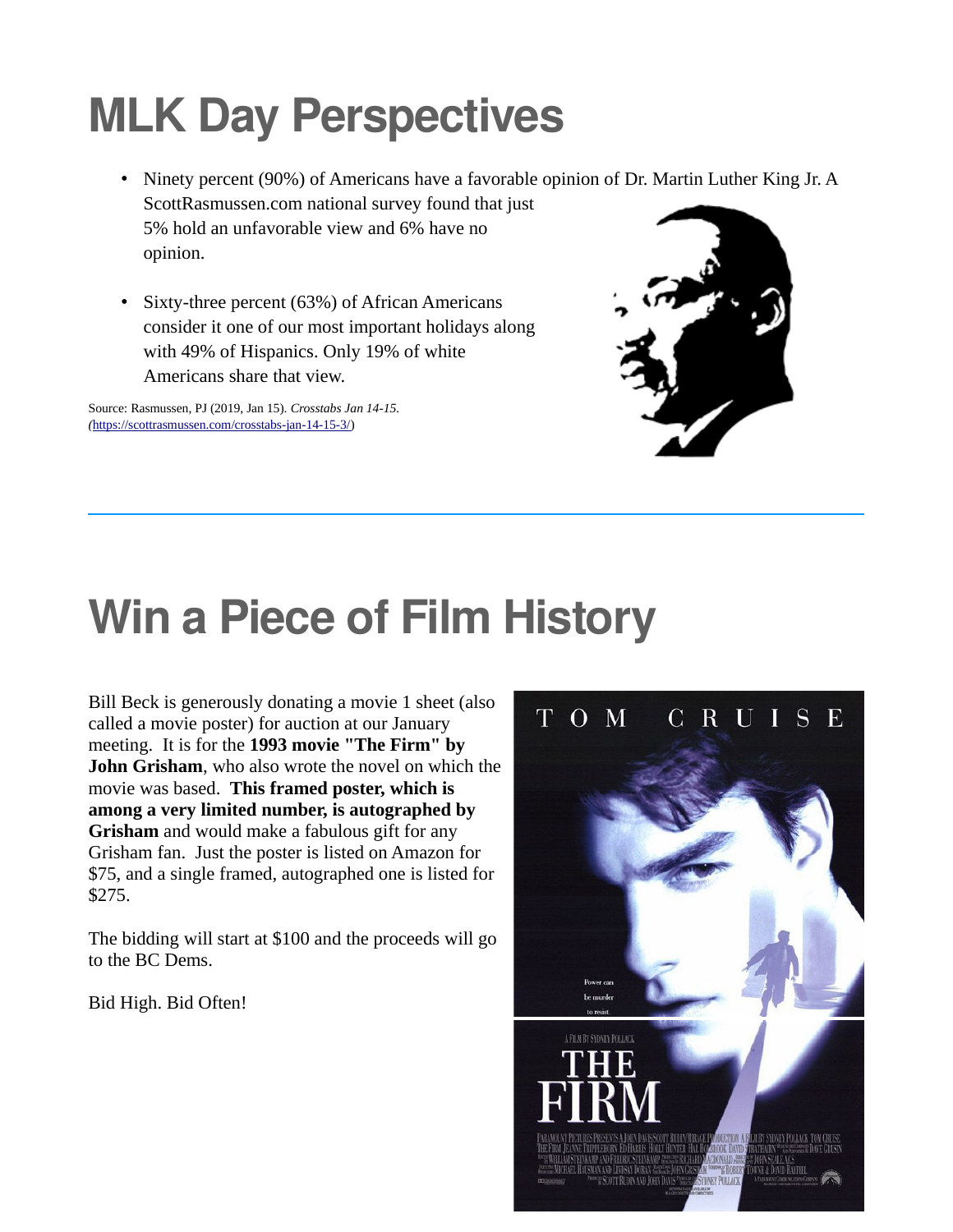### **Shutdown: Who's To Blame?**

The media likes to portray the government shutdown as a fight between Trump and Nancy Pelosi. Actually, it is Mitch McConnell who will not allow bills Democrats have passed to open portions of the government to come to a vote. He -- and he alone -- is right now blocking any possible progress.

- • [Dec. 19](https://bcdems.us3.list-manage.com/track/click?u=164e810601a013c180cabf0d7&id=49eea9ed53&e=f0862fc951): McConnell's Senate unanimously passes a bill to fund the government without Trump's racist (and ineffective) wall
- • [Dec. 20](https://bcdems.us3.list-manage.com/track/click?u=164e810601a013c180cabf0d7&id=d557b2d28b&e=f0862fc951): Paul Ryan in his final act as Trump's puppet House speaker—amends the funding bill to add billions for Trump's wall
- • [Dec. 22](https://bcdems.us3.list-manage.com/track/click?u=164e810601a013c180cabf0d7&id=310e62af5e&e=f0862fc951): The government shuts down, as McConnell's Senate doesn't have the votes to build the wall
- • [Jan. 3](https://bcdems.us3.list-manage.com/track/click?u=164e810601a013c180cabf0d7&id=8391e7d0cb&e=f0862fc951): Nancy Pelosi and House Democrats take power and immediately pass essentially the same funding bill that McConnell's Senate had passed unanimously in December
- • [Jan. 3–present:](https://bcdems.us3.list-manage.com/track/click?u=164e810601a013c180cabf0d7&id=414ea2051f&e=f0862fc951) Mitch McConnell does nothing

Mitch McConnell is single-handedly stopping the Senate from taking up the bill passed by the House — again, essentially the same bill the Senate passed unanimously in December.

According to Ballotpedia, thirty-three percent (33%) of American adults now believe the U.S. economy is getting worse, while just 31% believe it is getting better. That reflects a marked decline in confidence from a month ago when 36% thought things were getting better and just 26% said worse.

Source: Rasmussen, S. (2019, Jan 17). Retrieved from https://ballotpedia.org/Scott\_Rasmussen%27s\_Number\_of\_the\_Day\_for\_January\_17,\_2019

### **Meeting Minutes**

BENTON COUNTY DEMS Nov. 26, 2018, General Meeting Golden Corral, Rogers, AR

President Richard Bland called the meeting to order at 12:00 noon. He welcomed new attendees, and then Mary Ann Boyer led the group in the Pledge of Allegiance.

Vice President Suzanne Miltich introduced the speaker, Steve Copley, Executive Director of Interfaith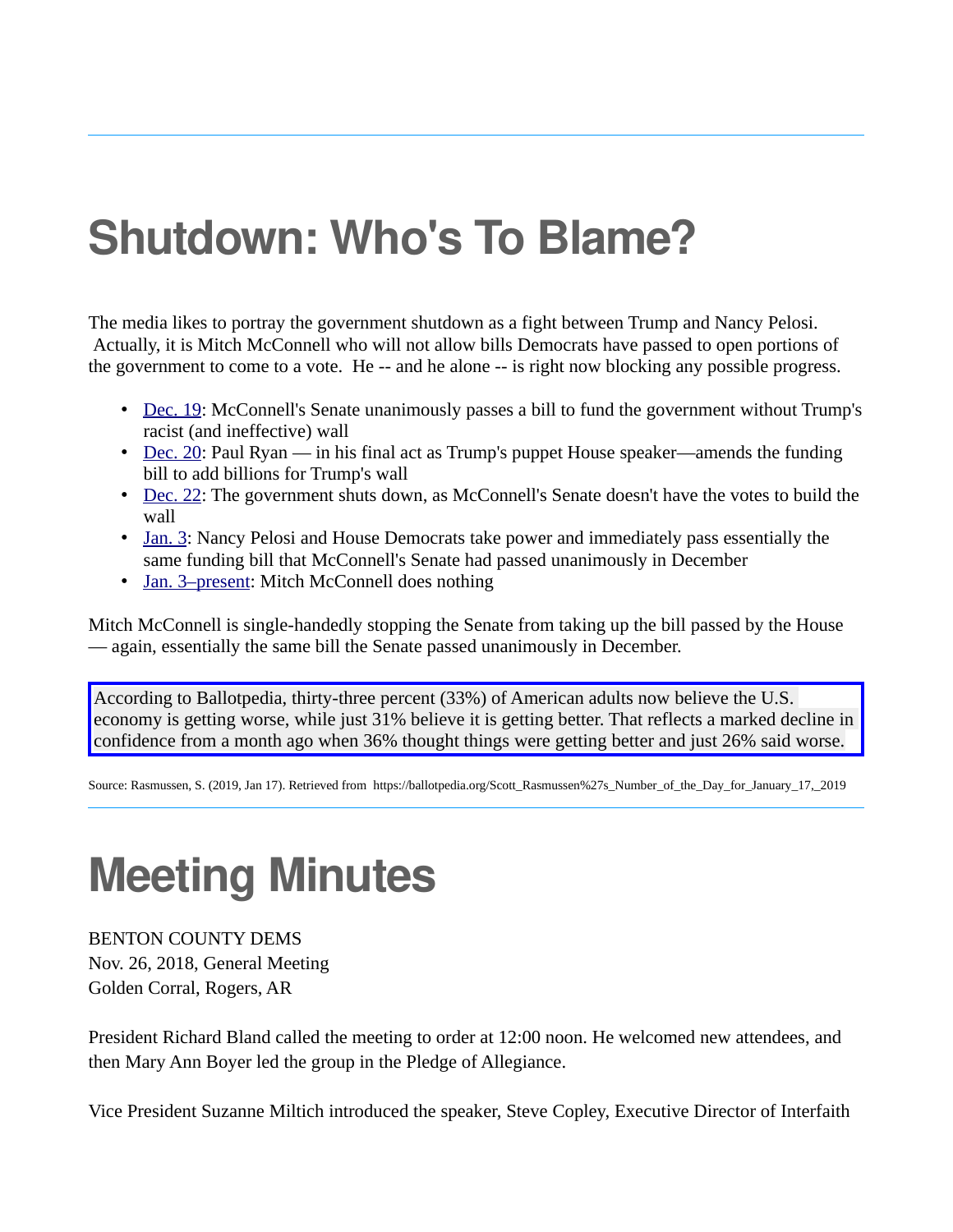Arkansas and Chair of the Democratic Party of Arkansas Faith Caucus.

Steve said as a general rule, Democrats focus on concerns around the Golden Rule, addressing issues involved with how we treat our neighbors and how we treat the environment. He said these are the issues that should be addressed by Democrats. He quoted Hubert Humphrey, "The moral test of government is how that government treats those who are in the dawn of life, the children; those who are in the twilight of life, the elderly; and those who are in shadows of life, the sick, the needy, and the handicapped." He said this should be the focus and the message of Democrats, and that our responsibility is to get this message across to the faith community. He distributed a brochure which outlined the core values of the Faith Caucus on the following: Discrimination; Diversity; Education; Environment; Equal Pay; Freedom of Religion; Health care; Immigration; Justice, Rights and Liberties; and Social Security-Medicare-Medicaid.

After the program, Richard called the business meeting to order by asking for approval of the minutes of the Oct. 22 meeting. The minutes were approved as submitted. The treasurer's report was also approved as submitted.

The next item of business was the election of the slate of officers proposed by the nominating committee: Eunice VanTuyl, president; Julia Bailey, vice president; Diana Kolman, secretary; and David Cauldwell, treasurer. Bill Beck moved the slate be accepted as submitted. Marge Boyer seconded the motion, and it carried.

#### Announcements:

- Connie Hoffman thanked all those who had helped at the Democratic headquarters for the midterm elections. Suzanne Miltich announced that the Democratic Party of Benton County is in the process of accepting nominations for new officers. The nominations will remain open until Wednesday. Anyone interested in serving should contact Suzanne Jessup.
- Betty Cauldwell, Eunice VanTuyl, and Diana Kolman are working on another Bean Supper to be held in the spring. More information will be forthcoming at the next meeting.
- Richard announced that the program initiated by Blanca Estevez to get students to take a field trip to go to the polls to vote was successful with approximately 100 students participating.
- BC Dems membership renewals are due now. Please see Gaye Bland to renew your membership.
- Bill Beck recognized Richard's two years of serving as club president with the gift of a book. He thanked Richard for his service and dedication to the club.
- Richard announced that David Bernstein will be taking over the publication of the monthly newsletter.

Before the meeting adjourned, a painting of the Bill Clinton family by Wanda Roe was auctioned for \$50 to Connie Holtman.

There will be no December meeting. The next meeting will be Jan. 28 at the Golden Corral. The meeting adjourned at 1:10 p.m. Respectfully submitted, Diana Kolman, Secretary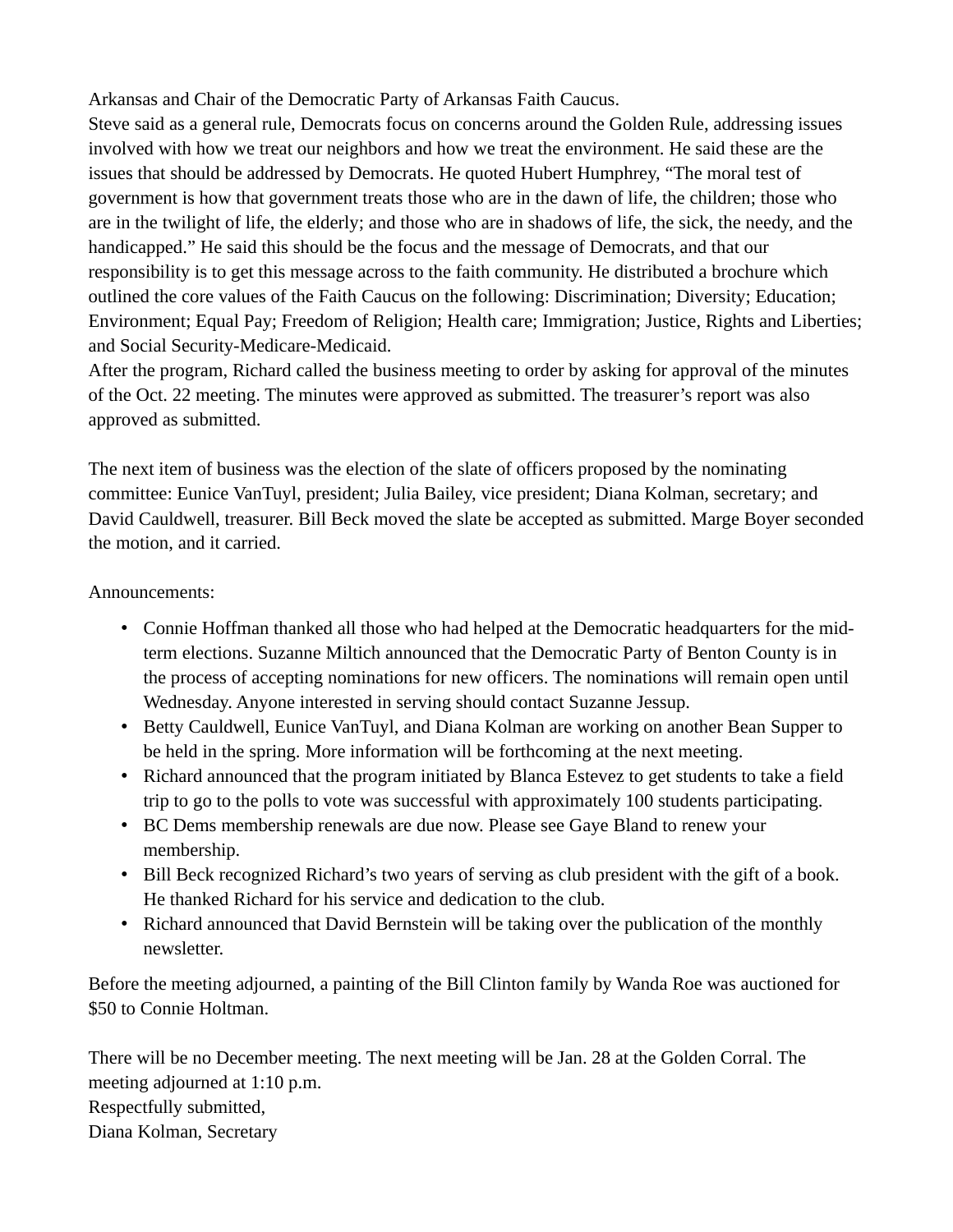# **Treasurer's Summary November / December 2018**

### **by David Cauldwell, Treasurer**

| Beginning Balance: |                    | \$1,594.84 |                       |         |
|--------------------|--------------------|------------|-----------------------|---------|
| ∥Income:           | <b>Blue Bowls:</b> |            | $$39.00$ Expenses:    |         |
|                    | Dues:              | \$240.00   |                       |         |
|                    | $\Delta$ Postage:  |            | Meeting expense-lunch | \$19.25 |
|                    | Donations:         |            | Sound system          | \$50.00 |
|                    | Misc. Sales:       | \$50.00    |                       |         |
|                    | Total:             |            | \$329.00 Total Exp:   | \$69.25 |
| Ending Balance:    |                    | \$1,854.59 |                       |         |

## **Odds & Ends**

Melania Trump's parents recently received U.S. citizenship after she sponsored them through the immigration program that her husband has denounced as **"chain migration."**

Dominique Crenn became the first woman in the United States to receive Michelin's highest distinction of three stars in its annual ranking of top restaurants in the San Francisco area released on Thursday. Atelier Crenn's elevation from last year's two-star status was unanimous among Michelin reviewers.

Between 10 and 15 percent of Americans, depending on age groups, **cannot locate the U.S. on a world map**.

For the first time, there are teacher shortages here in Arkansas in English and Social Studies as well as those traditional ones such as the Sciences, Technology, Math, Spanish and Special Education.